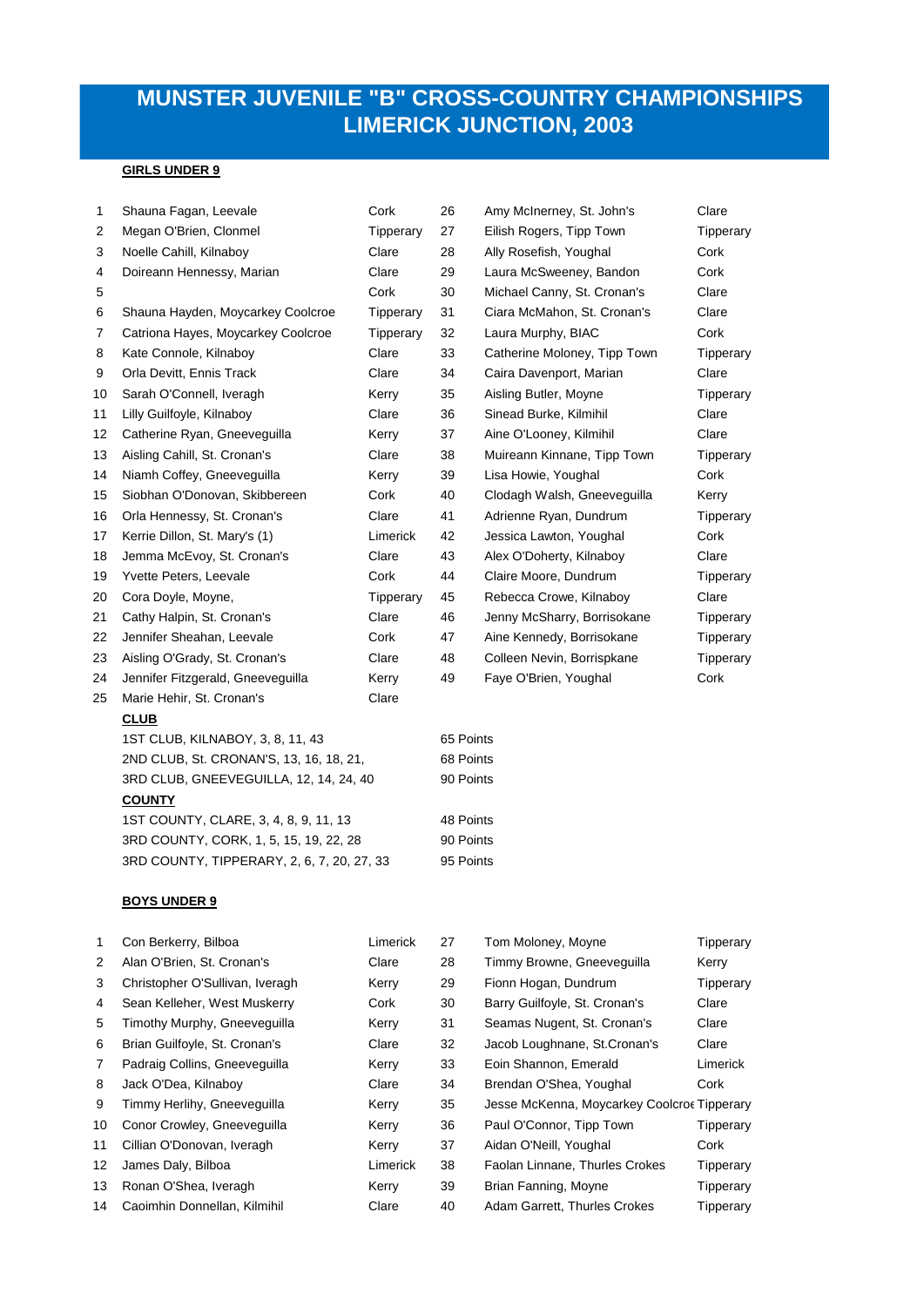| 15 | David Corry, St. Cronan's               | Clare     | 41         | Jack Carroll, Thurles Crokes   | Tipperary |  |
|----|-----------------------------------------|-----------|------------|--------------------------------|-----------|--|
| 16 | Kieran Histon, Ballymore Cobh           | Cork      | 42         | Killian Loughman, Dundrum      | Tipperary |  |
| 17 | Pierce Lillis, Kilmihil                 | Clare     | 43         | Francis Kelly, Borrisokane     | Tipperary |  |
| 18 | Kieran O'Neill, Carrignavar             | Cork      | 44         | Reed Kilmartin, Thurles Crokes | Tipperary |  |
| 19 | Cian O'Dea, Kilnaboy                    | Clare     | 45         | Conor Kissane, tipp Town       | Tipperary |  |
| 20 | William Maher, Gneeveguilla             | Kerry     | 46         | Sean Moloney, Moyne            | Tipperary |  |
| 21 | Colin Lynch, St. John's                 | Clare     | 47         |                                | Clare     |  |
| 22 | Liam Corbett, Kilnaboy                  | Clare     | 48         | Shane Nugent, West Waterford   | Waterford |  |
| 23 | Patrick Carroll, Thurles Crokes         | Tipperary | 49         | Diarmuid Cleary, Kilnaboy      | Clare     |  |
| 24 | David Corbett, Kilnaboy                 | Clare     | 50         | Andrew McCarthy, Gneeveguilla  | Kerry     |  |
| 25 | Sean Farrell, Borrisokane               | Tipperary | 51         | Lee Walsh, Youghal             | Cork      |  |
| 26 | Gavin Curley, Youghal                   | Cork      | 52         | Robert Cahill, Kilnaboy        | Clare     |  |
|    | <b>CLUB</b>                             |           |            |                                |           |  |
|    | 1ST CLUB, GNEEVEGUILLA, 5, 7, 9, 10     |           | 31 Points  |                                |           |  |
|    | 2ND, CLUB, St. CRONAN'S, 2, 6, 15, 30   |           | 53 Points  |                                |           |  |
|    | 3RD CLUB, KILNABOY, 8, 19, 22, 24,      |           | 73 Points  |                                |           |  |
|    | <b>COUNTY</b>                           |           |            |                                |           |  |
|    | 1ST COUNTY, KERRY, 3, 5, 7, 9, 10, 11   |           | 45 Points  |                                |           |  |
|    | 2ND COUNTY, CLARE, 2, 6, 8, 14, 15, 17  |           | 62 Points  |                                |           |  |
|    | 3RD COUNTY, CORK, 4, 16, 18, 26, 34, 37 |           | 135 Points |                                |           |  |

## **GIRLS UNDER 11**

| 1  | Jessica Cross, Belgooly            | Cork      | 46 | Stephanie Foley, Ballymore Cobh              | Cork      |
|----|------------------------------------|-----------|----|----------------------------------------------|-----------|
| 2  | Louise Fogarty, Moyne              | Tipperary | 47 | Catriona Davenport, Marian                   | Clare     |
| 3  | Roisin Trehy, Fethard              | Tipperary | 48 | Niamh Doyle, Moyne                           | Tipperary |
| 4  | Julia O'Sullivan, Gneeveguilla     | Kerry     | 49 | Ciara Ryan, Kilnaboy                         | Clare     |
| 5  | Orla O'Donovan, Iveragh            | Kerry     | 50 | Kerry O'Connor, Riocht                       | Kerry     |
| 6  | Helena Noonan, Grange Fermoy       | Cork      | 51 | Sinead Tobin, Clonmel                        | Tipperary |
| 7  | Jacinta Jordan, Moycarkey Coolcroe | Tipperary | 52 | Rachel Sadicky, KCK                          | Waterford |
| 8  | Lisa Hogan, Borrisokane            | Tipperary | 53 | Sinead Compton, Dundrum                      | Tipperary |
| 9  | Grace Lynch, Iveragh               | Kerry     | 54 | Aisling O'Brien, Duhallow                    | Cork      |
| 10 | Rebecca Carroll, Templemore        | Tipperary | 55 | Laura Metcalfe, KCK                          | Waterford |
| 11 | Niamh O'Loughlin, Kilnaboy         | Clare     | 56 | G H Jones, BIAC                              | Cork      |
| 12 | Sarah Healy, Moyne                 | Tipperary | 57 | Leah Forde, Ballymore Cobh                   | Cork      |
| 13 | Zoe Scanlon, West Waterford        | Waterford | 58 | Laura Jones, BIAC                            | Cork      |
| 14 | Caroline Sugrue, Bandon            | Cork      | 59 | Niamh McCarthy, Bandon                       | Cork      |
| 15 | Anna McCarthy, Bandon              | Cork      | 60 | Niamh Carey, BIAC                            | Cork      |
| 16 | Suzanne Kelly, Kilnaboy            | Clare     | 61 | Louise Hogan, Barrisokane                    | Tipperary |
| 17 | Marie Doyle, Gneeveguilla          | Kerry     | 62 | Vivienne Kearney, Kilnaboy                   | Clare     |
| 18 | April Philpott, BIAC               | Cork      | 63 | Siobhan Cox, Youghal                         | Cork      |
| 19 | Niamh O'Brien, Skibbereen          | Cork      | 64 | Emma Fitzgerald, Gneeveguilla                | Kerry     |
| 20 | Elaine Fitzgerald, Thurles Crokes  | Tipperary | 65 | Patricia Curtin, Youghal                     | Cork      |
| 21 | Ciara Reidy, Kilknaboy             | Clare     | 66 | Diana Cantwell, Moycarkey Coolcroe Tipperary |           |
| 22 | Kate O'Connor, West Waterford      | Waterford | 67 | Statia Tydeswell, Clonmel                    | Tipperary |
| 23 | Jessica Neville, BIAC              | Cork      | 68 | Alannah Dunny, BIAC                          | Cork      |
| 24 | Christina Neville, BIAC            | Cork      | 69 | Ciara Hogan, BIAC                            | Cork      |
| 25 | Barbara Browne, Riocht             | Kerry     | 70 | Ciara Scanlon, West Waterford                | Waterford |
| 26 | Aoife Murphy, BIAC                 | Cork      | 71 | Tioghnach McDonnacha, KCK                    | Waterford |
| 27 | Roisin Kissane, Iveragh            | Kerry     | 72 | Caroline Murnane, Leevale                    | Cork      |
| 28 | Maire De Barra, West Waterford     | Waterford | 73 | Katie Kennedy, Borrisokane                   | Tipperary |
| 29 | Emma O'Shea, Iveragh               | Kerry     | 74 | Ciara Fanning, Moyne                         | Tipperary |
| 30 | Avril O'Driscoll, Skibbereen       | Cork      | 75 | Marie Jones, Ballymore Cobh                  | Cork      |
| 31 | Jane Lenihen, Leevale              | Cork      | 76 | Aisling Croke, KCK                           | Waterford |
| 32 | Clair Lawless, Thurles Crokes      | Tipperary | 77 | Aisling Burke, Tipp Town                     | Tipperary |
| 33 | Emma Dobson, Leevale               | Cork      | 78 |                                              |           |
|    |                                    |           |    |                                              |           |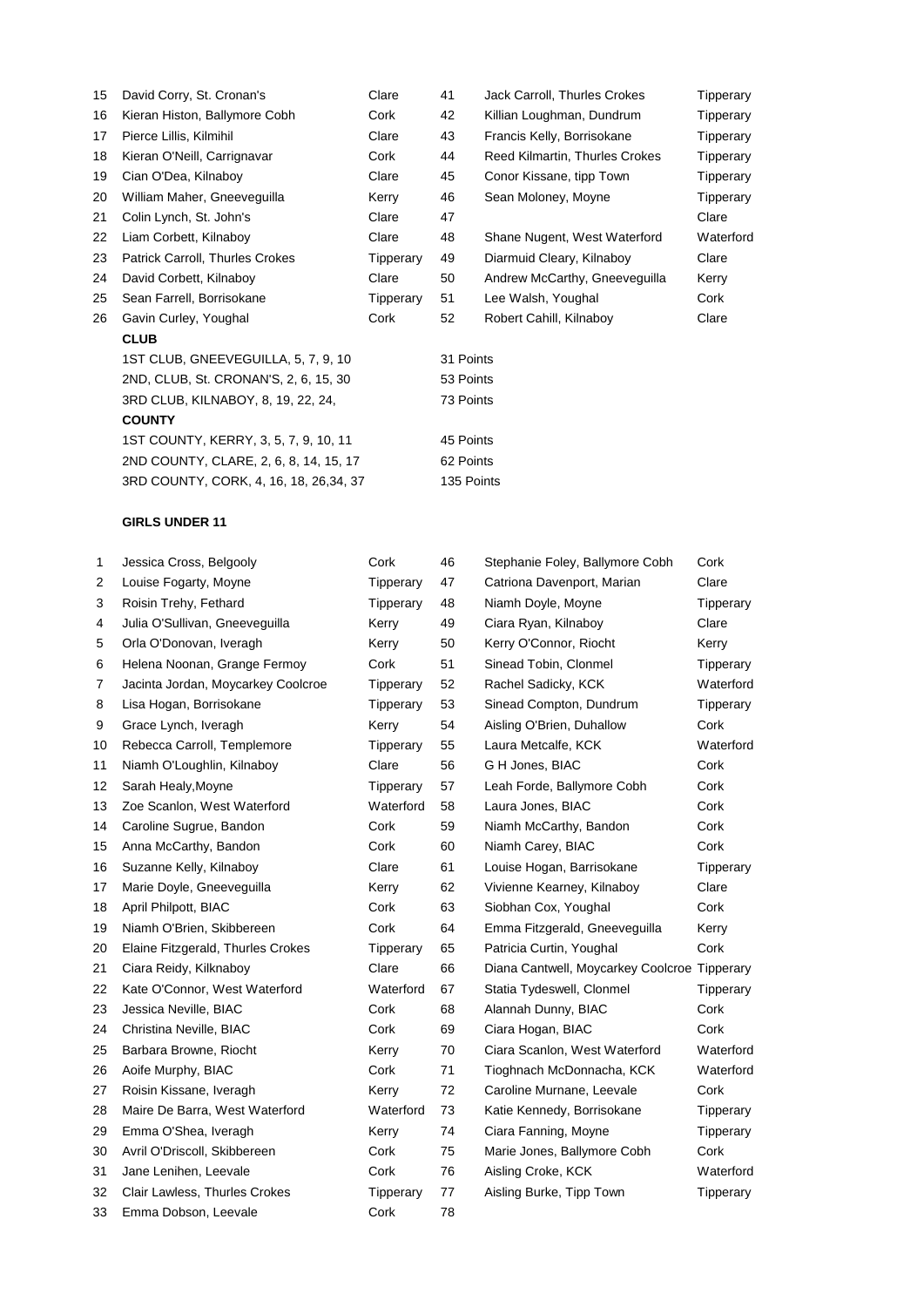| 34 | Mairead Crowley, Bandon       | Cork      | 79 | Colette O'Leary, Kilnaboy      | Clare     |
|----|-------------------------------|-----------|----|--------------------------------|-----------|
| 35 | Kella Fitzgerald, Bandon      | Cork      | 80 | Sarah Kelly, Borrisokane       | Tipperary |
| 36 | Margaret Carey, BIAC          | Cork      | 81 | Clodagh Lane, Skibbereen       | Cork      |
| 37 | Aisling O'Leary, Gneeveguilla | Kerry     | 82 | Una Butler, Moyne              | Tipperary |
| 38 | Shauna Mullane, Kilnaboy      | Clare     | 83 | Claire Boland, Clonmel         | Tipperary |
| 39 | Aisling O'Keefe, Gneeveguilla | Kerry     | 84 | Siobhan Nugent, West Waterford | Waterford |
| 40 | Roisin Egan, Tipp Town        | Tipperary | 85 | Elizabeth Mulcahy, Youghal     | Cork      |
| 41 | Dearbhla Ryan, Dundrum        | Tipperary | 86 | Josephine Connolly, Tipp Town  | Tipperary |
| 42 | Danielle Sheehan, Iveragh,    | Kerry     | 87 | Rebecca Corbett. Leevale       | Cork      |
| 43 | Shauna Landers, Youghal       | Cork      | 88 | Natalie Buttimer, Bantry       | Cork      |
| 44 | Niamh Ryan, Templemore        | Tipperary | 89 | Niamh Quill, Youghal           | Cork      |
| 45 | Deirdre Begley, Bantry        | Cork      |    |                                |           |
|    |                               |           |    |                                |           |

# **CLUB**

| 1ST CLUB, IVERAGH, 5, 9, 27, 29           | 70 Points |
|-------------------------------------------|-----------|
| 2ND CLUB, KILNABOY, 11, 16, 21, 38        | 86 Points |
| 3RD CLUB, BIAC, 18, 23, 24, 26            | 91 Points |
| <b>COUNTY</b>                             |           |
| 1ST COUNTY, TIPPERARY, 2, 3, 7, 8, 10, 12 | 42 Points |
| 2ND COUNTY, CORK, 1, 6, 14, 15, 18, 19    | 73 Points |
| 3RD COUNTY, KERRY, 4, 5, 9, 17, 25, 27    | 87 Points |

## **BOYS UNDER 11**

| 1  | Denis O'Dea, Bilboa            | Limerick  | 32 | Aaron Quigley, Iveragh          | Kerry     |
|----|--------------------------------|-----------|----|---------------------------------|-----------|
| 2  | Donnacha Dunne, Moyne          | Tipperary | 33 | T. J. Brosnan, Spa Muckross     | Kerry     |
| 3  | Eoghan O'Sullivan, Bantry      | Cork      | 34 | Ronan Casey, Marian             | Clare     |
| 4  | Tony Flynn, Duhallow           | Cork      | 35 | Killian Ryan, Tipp Town         | Tipperary |
| 5  | Mark O'Sullivan, Bandon        | Cork      | 36 | Declan Keniry, St. John's       | Clare     |
| 6  | Patrick Coleman, Beara         | Cork      | 37 | Shane Cotter, West Muskerry     | Cork      |
| 7  | Patrick Hughes, Thurles Crokes | Tipperary | 38 | Darragh McMahon, Marian         | Clare     |
| 8  | Stephen Heslin, St. Mary's (2) | Clare     | 39 | Gerry Roseingrave, Marian       | Clare     |
| 9  | Paul Thomas, Beara             | Cork      | 40 | Jason Mullins, Clonmel          | Tipperary |
| 10 | Anthony Dineen, Gneeveguilla   | Kerry     | 41 | Aaron Collins, Bantry           | Cork      |
| 11 | Thomas Blackman, Bilboa        | Limerick  | 42 | Evan Collins, Bantry            | Cork      |
| 12 | Ronan Fanning, Moyne           | Tipperary | 43 | James Moloney, Moyne            | Tipperary |
| 13 | Shane O'Dwyer, Carrick on Suir | Tipperary | 44 | Leonard Vance, Tipp Town        | Tipperary |
| 14 | Ryan Lynch, West Muskerry      | Cork      | 45 | Declan Rogers, Tipp Town        | Tipperary |
| 15 | Mark Bohannon, St. Mary's (2)  | Clare     | 46 | Billy Lane, Gneeveguilla        | Kerry     |
| 16 | Michael Curry, KCK             | Waterford | 47 | Dean Thompson, Dundrum          | Tipperary |
| 17 | Jack Martin, Clonmel           | Tipperary | 48 | Ronan Sheehan, Bandon           | Cork      |
| 18 | Jake O'Regan, St. John's       | Clare     | 49 | Cathal McCarthy, Middleton      | Cork      |
| 19 | Brian Moloney, St. Mary's (2)  | Clare     | 50 | Daniel Twomey, West Muskerry    | Cork      |
| 20 | Danny Mullins, Bantry          | Cork      | 51 | Shane Howard, Grange Fermoy     | Cork      |
| 21 | Alan Egan, Kilmihil            | Clare     | 52 | Brian Begley, Bantry            | Cork      |
| 22 | Stephen Casey, Bantry          | Cork      | 53 | Donal O'Leary, West Muskerry    | Cork      |
| 23 | Donal O'Keefe, Duhallow        | Cork      | 54 | Colm Browne, Emerald            | Limerick  |
| 24 | Donal O'Dwyer, Dundrum         | Tipperary | 55 | Cathal Hogan, St. Mary's (2)    | Clare     |
| 25 | James Casey, Gneeveguilla      | Kerry     | 56 | Stephen Hackett, Thurles Crokes | Tipperary |
| 26 | Darragh Walsh, Leevale         | Cork      | 57 | Eoin Ryan, Bandon               | Cork      |
| 27 | Anthony Rodgers, Marian        | Clare     | 58 | Cathal Curran, West Waterford   | Waterford |
| 28 | Fintan Ryan, Tipp Town         | Tipperary | 59 | Robert Dempsey, Bandon          | Cork      |
| 29 | Michael McSweeney, Middleton   | Cork      | 60 | Evan Coates, Middleton          | Cork      |
| 30 | Ed O'Meara, Tipp Town          | Tipperary | 61 | Patrick McSweeney, Bandon       | Cork      |
| 31 | John Meagher, Templemore       | Tipperary | 62 | Joseph McCarthy, Gneeveguilla   | Kerry     |
|    | <b>CLUB</b>                    |           |    |                                 |           |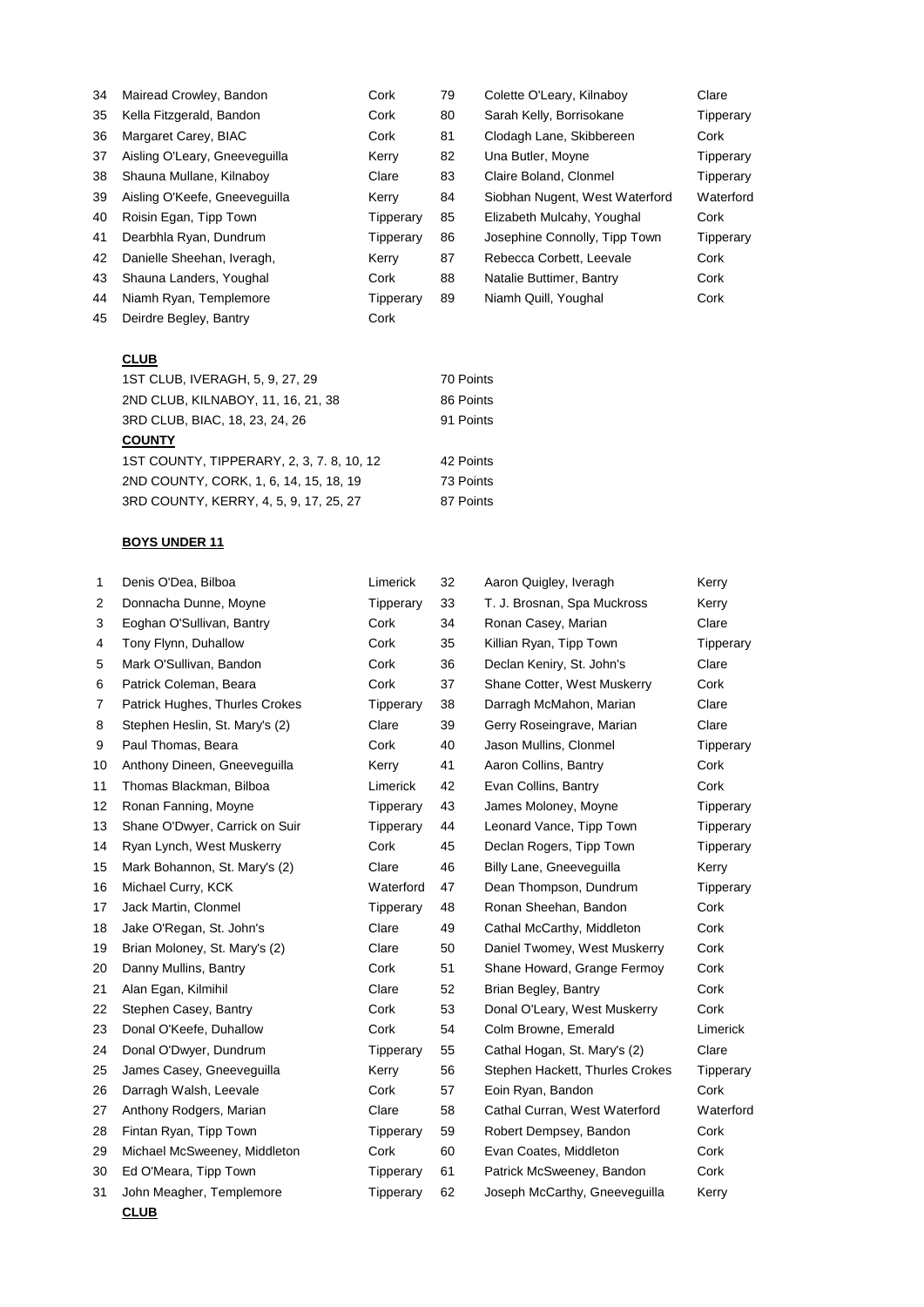| 1ST CLUB, BANTRY, 3, 20, 22, 41             | 86 Points  |
|---------------------------------------------|------------|
| 2ND CLUB, St. MARY'S (2), 8, 15, 19, 55     | 97 Points  |
| 3RD CLUB, GNEEVEGUILLA, 10, 25, 33, 46      | 114 Points |
| <b>COUNTY</b>                               |            |
| 1ST COUNTY, CORK, 3, 4, 5, 6, 9, 14         | 41 Points  |
| 2ND COUNTY, TIPPERARY, 2, 7, 12, 13, 17, 24 | 75 Points  |
| 3RD COUNTY, CLARE, 8, 15, 18, 19, 21, 27    | 108 Points |

# **GIRLS UNDER 13**

| 1  | Deborah O'Keefe, Duhallow                    | Cork      | 37        | Julia McCarthy, Gneeveguilla                 | Kerry     |  |
|----|----------------------------------------------|-----------|-----------|----------------------------------------------|-----------|--|
| 2  | Eilish O'Brien, Skibbereen                   | Cork      | 38        | Emma Fanning, Moyne                          | Tipperary |  |
| 3  | Dearbhla Hayes, West Waterford               | Waterford | 39        | Elaine Hannon, Marian                        | Clare     |  |
| 4  | Ann Marie Hayes, Moycarkey Coolcroe          | Tipperary | 40        | Emma Cahill, Kilnaboy                        | Clare     |  |
| 5  | Maxine O'Sullivan, Duhallow                  | Cork      | 41        | Rachel Finucane, St. Mary's (2)              | Clare     |  |
| 6  | Fawn Guilfoyle, Kilnaboy                     | Clare     | 42        | Shona Walsh, Youghal                         | Cork      |  |
| 7  | Sinead Holmes, Bilboa                        | Limerick  | 43        | Jacqueline Hughes, Thurles Crokes            | Tipperary |  |
| 8  | Ella Stapleton, Templemore                   | Tipperary | 44        | Emma Carey, Thurles Crokes                   | Tipperary |  |
| 9  | Amy Moriarty, Gneeveguilla                   | Kerry     | 45        | Carol Kelly, Kilnaboy                        | Clare     |  |
| 10 | Lorraine Healy, Moyne                        | Tipperary | 46        | Sinead O'Grady, KCK                          | Waterford |  |
| 11 | Niamh White, Clonmel                         | Tipperary | 47        | Sorcha McSweeney, West Muskerry              | Cork      |  |
| 12 | Kate O'Brien, St. Mary's (2)                 | Clare     | 48        | Lisa Histon, Ballymore Cobh                  | Cork      |  |
| 13 | Margaret Noonan, Grange Fermoy               | Cork      | 49        | Amy Duggan, West Waterford                   | Waterford |  |
| 14 | Nollaig Butler, Moyne                        | Tipperary | 50        | Steppie Power, KCK                           | Waterford |  |
| 15 | Siobhan Ryan, Templemore                     | Tipperary | 51        | Breda Casey, Gneeveguilla                    | Kerry     |  |
| 16 | Eilish Fitzpatrick, Gneeveguilla             | Kerry     | 52        | Clair Tobin, Thurles Crokes                  | Tipperary |  |
| 17 | Claire Morrissey, KCK                        | Waterford | 53        | Ciara Dooley, Borrisokane,                   | Tipperary |  |
| 18 | Serena Cross, Bandon                         | Cork      | 54        | Eimear Scully, Templemore                    | Tipperary |  |
| 19 | Aisling O'Connor, Tipp Town                  | Tipperary | 55        | Leah Williams, Borrisokane                   | Tipperary |  |
| 20 | Sarah Bohannon, St. Mary's (2)               | Clare     | 56        | Shauna Buttimer, Bantry                      | Cork      |  |
| 21 | Grainne Power, Clonmel                       | Tipperary | 57        | Marie Lenihan, Riocht                        | Kerry     |  |
| 22 | Elisha Coffey, Templemore                    | Tipperary | 58        | Sinead Darcy, Ennis Track                    | Clare     |  |
| 23 | Sinead Moloney, St, Mary's (2)               | Clare     | 59        | Lorraine Spillane, Tipp Town                 | Tipperary |  |
| 24 | Myra O'Sullivan, Bantry                      | Cork      | 60        | Aidin Shannon, Ennis Track                   | Clare     |  |
| 25 | Lisa Collins, Leevale                        | Cork      | 61        | Claire Hayes, Skibbereen                     | Cork      |  |
| 26 | Treasa Ni Shuilleabhain, Bantry              | Cork      | 62        | Eve Livingstone, Ballymore Cobh              | Cork      |  |
| 27 | Niamh Donnellan, Kilmihil                    | Clare     | 63        | Sorcha Loughnane, St. Cronan's               | Clare     |  |
| 28 | Una Twohig, Duhallow                         | Cork      | 64        | Gemma O'Donnell, KCK                         | Waterford |  |
| 29 | Leah Desmond, Bandon                         | Cork      | 65        | Clair Ryan, Thurles Crokes                   | Tipperary |  |
| 30 | Mary Anne Hawkes, Bandon                     | Cork      | 66        | Ciara McCarthy, Ennis Track                  | Clare     |  |
| 31 | Aisling Collins, Bantry                      | Cork      | 67        | Eileen O'Dwyer, Moycarkey Coolcroe Tipperary |           |  |
| 32 | Lorriane O'Brien, Bandon                     | Cork      | 68        | Leanne Sheehan, Skibbereen                   | Cork      |  |
| 33 | Lorraine O'Brien, Duhallow                   | Cork      | 69        | Maeve McCarthy, Ennis Track                  | Clare     |  |
| 34 | Ciara Coffey, Gneeveguilla                   | Kerry     | 70        | Gayle Finn, Duhallow                         | Cork      |  |
| 35 | Roisin Moynihan, Clonmel                     | Tipperary | 71        | Aoife Ahern, Tipp Town                       | Tipperary |  |
| 36 | Olivia Hogan, Borrisokane                    | Tipperary | 72        | Martina Corry, Kilnaboy                      | Clare     |  |
|    | <b>CLUB</b>                                  |           |           |                                              |           |  |
|    | 1ST CLUB, DUHALLOW, 1, 5, 28, 33             |           | 67 Points |                                              |           |  |
|    | 2ND CLUB, GNEEVEGUILLA, 9, 16, 34, 37        |           | 96 Points |                                              |           |  |
|    | 3RD CLUB, St. MARY'S(2), 12, 20, 23, 41      |           | 96 Points |                                              |           |  |
|    | <b>COUNTY</b>                                |           |           |                                              |           |  |
|    | 1ST COUNTY, TIPPERARY, 4, 8, 10, 11, 14, 15, |           | 62 Points |                                              |           |  |
|    | 2ND COUNTY, CORK, 1, 2, 5, 13, 18, 24        |           | 63 Points |                                              |           |  |

## **BOYS UNDER 13**

3RD COUNTY, CLARE, 6, 12, 20, 23, 27, 39 127 Points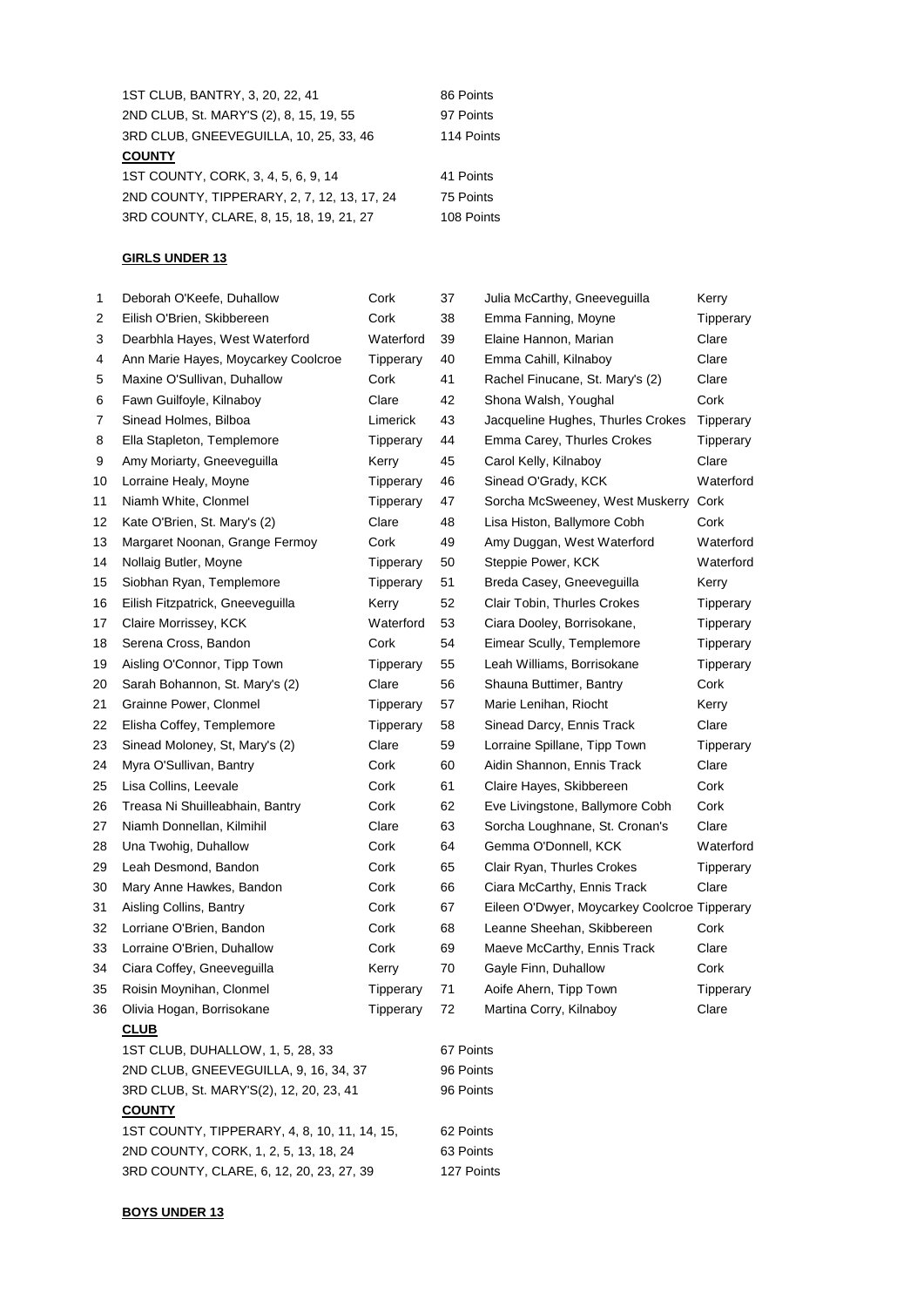| 1  | John Doherty, Tipp Town                 | Tipperary | 39         | Geoffrey Morrissey, Templemore   | Tipperary |  |
|----|-----------------------------------------|-----------|------------|----------------------------------|-----------|--|
| 2  | Blu Corbel, Youghal                     | Cork      | 40         |                                  |           |  |
| 3  | Cillian McCarthy, Middleton             | Cork      | 41         | Ciaran McSharry, Borrisokane     | Tipperary |  |
| 4  | Diarmuid Herlihy, Riocht                | Kerry     | 42         | Graham Butler, Dundrum           | Tipperary |  |
| 5  | Seamas Brosnan, Riocht                  | Kerry     | 43         | Jeremy Kelleher, Gneeveguilla    | Kerry     |  |
| 6  | Danny O'Donovan, Skibbereen             | Cork      | 44         | Pater McSharry, Borrisokane      | Tipperary |  |
| 7  | Gearoid Minihane, Skibbereen            | Cork      | 45         | Paul England, Middleton          | Cork      |  |
| 8  | Patrick Palmer, West Waterford          | Waterford | 46         | Warren McCarthy, Middleton       | Cork      |  |
| 9  | Noel Shannon, Emerald                   | Limerick  | 47         | David Ryan, Youghal              | Cork      |  |
| 10 | Paul O'Connoghaile, Marian              | Clare     | 48         | Brian Greene, KCK                | Waterford |  |
| 11 | Padraig Woodlock, Moycarkey Coolcroe    | Tipperary | 49         | Alan O'Driscoll, St. John's      | Clare     |  |
| 12 | Craig O'Connor, West Waterford          | Waterford | 50         | Kevin Rohan, Middleton           | Cork      |  |
| 13 | Barry Harnedy, Carrignavar              | Cork      | 51         | Pauric Ryan, Clonmel             | Tipperary |  |
| 14 | Niall O'Brien, Dundrum                  | Tipperary | 52         | Stephen Kirwan, KCK              | Waterford |  |
| 15 | Matthew Ryan, Moyne                     | Tipperary | 53         | Eoin Lane, Skibbereen            | Cork      |  |
| 16 | Shane Meaney, Moycarkey Coolcroe        | Tipperary | 54         | David O'Callaghan, Youghal       | Cork      |  |
| 17 | Jonathon Duff, Clonmel                  | Tipperary | 55         | Brendan Canty, Skibbereen        | Cork      |  |
| 18 | Mark Daly, Bilboa                       | Limerick  | 56         | Michael Brosnan, Riocht          | Kerry     |  |
| 19 | Alan Landy, West Waterford              | Waterford | 57         | Vincent Molumphy, Thurles Crokes | Tipperary |  |
| 20 | Colm Curran, West Waterford             | Waterford | 58         | Adrian Cleary, St. Cronan's      | Clare     |  |
| 21 | Colm Murphy, Iveragh                    | Kerry     | 59         | Stephen O'Reilly, Beara          | Cork      |  |
| 22 | Martin McMahon, St. Mary's (2)          | Clare     | 60         | Terry O'Mahony, Riocht           | Kerry     |  |
| 23 | James Murray, Templemore                | Tipperary | 61         | Eamon O'Regan, Youghal           | Cork      |  |
| 24 | Gavin Crowley, Gneeveguilla             | Kerry     | 62         | Shane O'Loghlin, Kilnaboy        | Clare     |  |
| 25 | Sionnach Guilfoyle, Kilnaboy            | Clare     | 63         | Thomas Ryan, Dundrum             | Tipperary |  |
| 26 | Colin O'Sullivan, Carrignavar           | Cork      | 64         | Kieran Rohan, Middleton          | Cork      |  |
| 27 | Gearoid Sheehy, Bilboa                  | Limerick  | 65         | Kevin Fitzgerald, Riocht         | Kerry     |  |
| 28 | Denis Hassett, Borrisokane              | Tipperary | 66         | Killian Shannon, Kilnaboy        | Clare     |  |
| 29 | Thomas McSweeney, BIAC                  | Cork      | 67         | Liam Treacey, Templemore         | Tipperary |  |
| 30 | Mark Fitzgerald, Marian                 | Clare     | 68         | Daire Ryan, Emerald              | Limerick  |  |
| 31 | Owen Walsh, KCK                         | Waterford | 69         | Niall McMahon, St. Cronan's      | Clare     |  |
| 32 | Daniel Daly, Iveragh                    | Kerry     | 70         | Rory Jackson, Thurles Crokes     | Tipperary |  |
| 33 | Ross Metcalfe, KCK                      | Waterford | 71         | Darren Loughman, Dundrum         | Tipperary |  |
| 34 | Fionan Kissane, Iveragh                 | Kerry     | 72         | Patrick Fennell, KCK             | Waterford |  |
| 35 | Aaron Dorgan, Carrignavar               | Cork      | 73         | Oisin Hogan, Dundrum             | Tipperary |  |
| 36 | Brian Butler, Ballymore Cobh            | Cork      | 74         | Michael O'Neill, Gneeveguilla    | Kerry     |  |
| 37 | Ryan Murtagh, Thurles Crokes            | Tipperary | 75         | George Cummins, West Waterford   | Waterford |  |
| 38 | Kieran O'Leary, Kilnaboy                | Clare     | 76         | Brian Geary, Carrignavar         | Cork      |  |
|    | <b>CLUB</b>                             |           |            |                                  |           |  |
|    | 1ST CLUB, WEST WATERFORD, 8, 12, 19, 20 |           | 59 Points  |                                  |           |  |
|    | 2ND CLUB, SKIBBEREEN, 6, 7, 53, 55      |           | 121 Points |                                  |           |  |

3RD CLUB, RIOCHT, 4, 5, 56, 60 125 Points **COUNTY** 1ST COUNTY, CORK, 2, 3, 6, 7, 13, 26 57 Points

2ND COUNTY, TIPPERARY, 1, 11, 14. 15, 16, 17 74 Points 3RD COUNTY, KERRY, 4, 5, 21, 24, 32, 34 120 Points

# **GIRLS UNDER 15**

|    | Orlaith Healy, Moycarkey Coolcroe | Tipperarv | 22 | Eibhlis Butler, Moyne         | Tipperary |
|----|-----------------------------------|-----------|----|-------------------------------|-----------|
| 2  | Dawn Lynch, Iveragh               | Kerry     | 23 | Mairead Roche, Bandon         | Cork      |
| 3  | Maura O'Dea, Bilboa               | Limerick  | 24 | Aine Hennessy, Tipp Town      | Tipperary |
| 4  | Niamh Berkery, Bilboa             | Limerick  | 25 | Aoife Stack, St. Cronan's     | Clare     |
| 5. |                                   | Kerry     | 26 | Emma Gayer, Liscarroll        | Cork      |
| 6. | Becky Hand, Kilmallock            | Limerick  | 27 | Sinead McNamara, St. Cronan's | Clare     |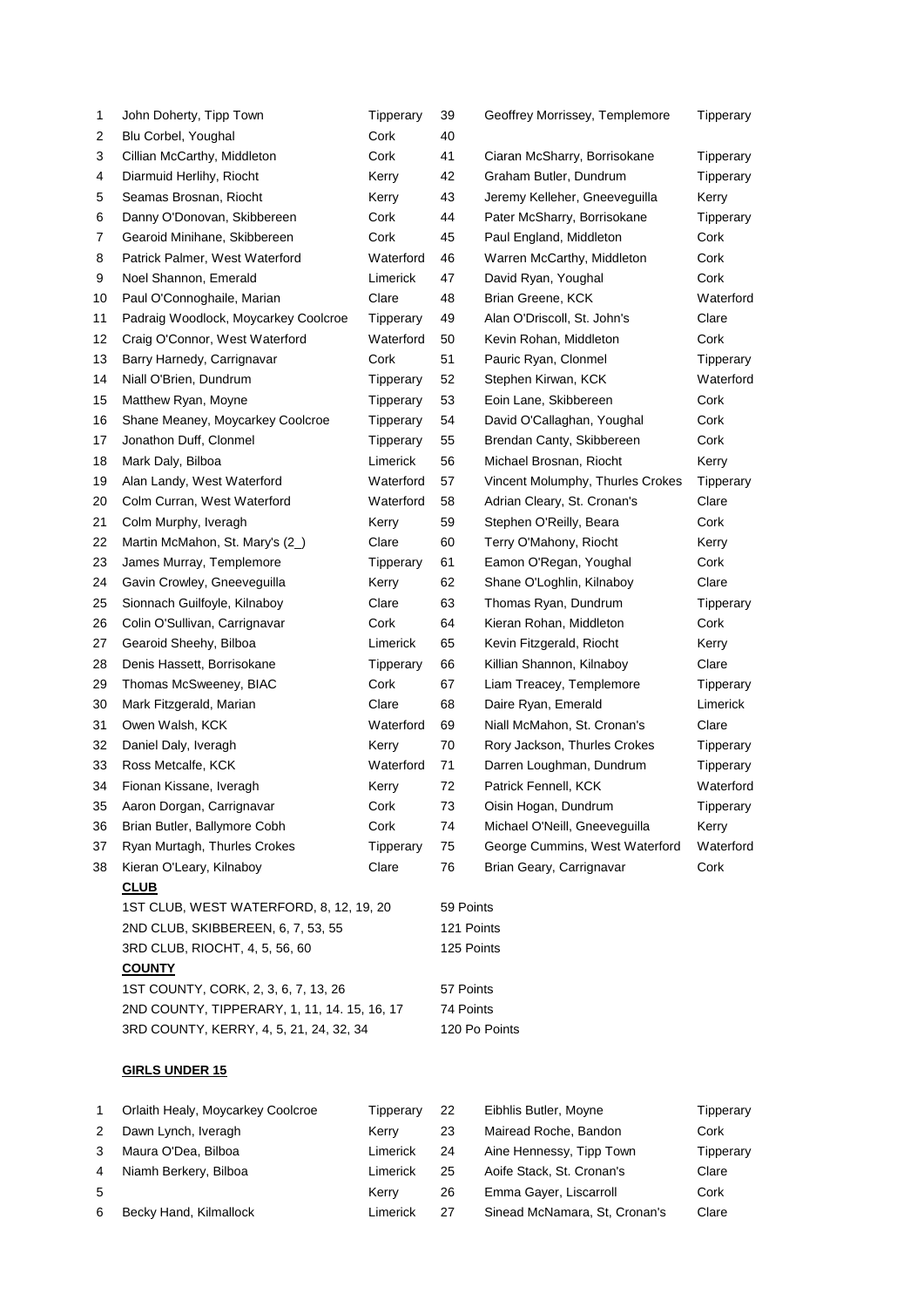| 7                 | Emily White, Ballincollig                    | Cork      | 28         | Lynda O'Callaghan, Belgooly    | Cork      |  |
|-------------------|----------------------------------------------|-----------|------------|--------------------------------|-----------|--|
| 8                 | Noirin O'Brien, Skibbereen                   | Cork      | 29         |                                | Kerry     |  |
| 9                 | Harriet Cross, Belgooly                      | Cork      | 30         | Rachel Lynch, St. John's       | Clare     |  |
| 10                | Lisa Marrinan, St. Mary's (2)                | Clare     | 31         | Hanah Murphy, Gneeveguilla     | Kerry     |  |
| 11                | Shannon, Doyle, Thurles Crokes               | Tipperary | 32         | Lauren O'Neill, Carrignavar    | Cork      |  |
| $12 \overline{ }$ | Lucy Fitzgerald, Riverstick Kinsale          | Cork      | 33         | Claire Crowley, Bandon         | Cork      |  |
| 13                | Marie Raftery, Kilnaboy                      | Clare     | 34         | Fiona Haugh, St. John's        | Clare     |  |
| 14                | Sinead Tangney, Spa Muckross                 | Kerry     | 35         | Erin Slattery, Ballynonty      | Tipperary |  |
| 15                |                                              | Kerry     | 36         | Eimear Scanlon, West Waterford | Waterford |  |
| 16                | Denise Connolly, Tipp Town                   | Tipperary | 37         | Geraldine Murphy, Ballincollig | Cork      |  |
| 17                | Eleanor McSweeney, BIAC                      | Cork      | 38         | Jessica O'Brien, Carrignavar   | Cork      |  |
| 18                | Emma Haugh, St. John's                       | Clare     | 39         | Rachel Walsh, KCK              | Waterford |  |
| 19                | Michelle Hayes, Bandon                       | Cork      | 40         | Marie Fitzgerald, St. Cronan's | Clare     |  |
| 20                | Anne O'Donovan, Bandon                       | Cork      | 41         | Denise Collins, Gneeveguilla   | Kerry     |  |
| 21                | Cora Power, St. Cronan's                     | Clare     |            |                                |           |  |
|                   | <b>CLUB</b>                                  |           |            |                                |           |  |
|                   | 1ST CLUB, BANDON, 19, 20, 23, 33             |           |            | 95 Points                      |           |  |
|                   | 2ND CLUB, St CRONAN'S, 21, 25, 27, 40        |           | 113 Points |                                |           |  |
|                   | <b>COUNTY</b>                                |           |            |                                |           |  |
|                   | 1ST COUNTY, CORK, 7, 8, 9, 12, 17, 19        |           | 72 Points  |                                |           |  |
|                   | 2ND COUNTY, KERRY, 2, 5, 14, 15, 29, 31      |           | 96 Points  |                                |           |  |
|                   | 3RD COUNTY, TIPPERARY, 1, 11, 16, 22, 24, 35 |           | 109 Points |                                |           |  |
|                   |                                              |           |            |                                |           |  |

## **BOYS UNDER 15**

**COUNTY**

| 1  | Ciaran Kenny, BIAC                      | Cork      | 26        | Lolo Trehy, Fethard                        | Tipperary |  |
|----|-----------------------------------------|-----------|-----------|--------------------------------------------|-----------|--|
| 2  | Martin Hickey, Carrignavar              | Cork      | 27        | Adam Mounsey, Borrisokane                  | Tipperary |  |
| 3  | Oliver Lynch, West Muskerry             | Cork      | 28        | Iarlaith McNamara, St. Cronan's            | Clare     |  |
| 4  | Denis Metcalfe, Leevale                 | Cork      | 29        | Tom Lordan, Grange Fermoy                  | Cork      |  |
| 5  | Brian Egan, St. John's                  | Clare     | 30        | Ivor White, St. Cronan's                   | Clare     |  |
| 6  | Andrew Sheehan, Youghal                 | Cork      | 31        | Shane Hackett, Moycarkey Coolcroe          | Tipperary |  |
| 7  | Ray Flanagan, Youghal                   | Cork      | 32        | Thomas Bradley, Riocht                     | Kerry     |  |
| 8  | Jonathon McCarthy, Thurles Crokes       | Tipperary | 33        | Kevin O'Donovan, Bandon                    | Cork      |  |
| 9  | Ignatius Dineen, Gneeveguilla           | Kerry     | 34        | Thomas Hayes, Moycarkey Coolcroe Tipperary |           |  |
| 10 | Mark Ellis, Liscarroll                  | Cork      | 35        | Kieran Moore, Dundrum                      | Tipperary |  |
| 11 | Cian Browne, Emerald                    | Limerick  | 36        | Kieran Meaney, Clonmel                     | Tipperary |  |
| 12 | Daniel Fraughan, Clonmel                | Tipperary | 37        | Adam Hennessy, Youghal                     | Cork      |  |
| 13 | Daniel Tobin, Thurles Crokes            | Tipperary | 38        | James O'Brien Emerald                      | Limerick  |  |
| 14 | James O'Dwyer, Thurles Crokes           | Tipperary | 39        | Paul Cotter, Riocht,                       | Kerry     |  |
| 15 | James Javry, Templemore                 | Tipperary | 40        | Rory Henchy, St. Cronan's                  | Clare     |  |
| 16 | David McAuliffe, BIAC                   | Cork      | 41        | Tom Cullen, Thurles Crokes                 | Tipperary |  |
| 17 | David Shine, BIAC                       | Cork      | 42        | Andrew Murphy, Templemore                  | Tipperary |  |
| 18 | Daniel O'Brien, Dundrum                 | Tipperary | 43        | Cillian Duggan, St. Cronan's               | Clare     |  |
| 19 | Diarmuid Murphy, Bandon                 | Cork      | 44        | John McSharry, Borrisokane                 | Tipperary |  |
| 20 | Eoin O'Driscoll-Collins, Emerald        | Limerick  | 45        | Patrick O'Sullivan, Riocht                 | Kerry     |  |
| 21 | Ashley Woods, Bandon                    | Cork      | 46        | Sean Herlihy, Riocht                       | Kerry     |  |
| 22 | Martin Cantwell, KCK                    | Waterford | 47        | Mark Cummins, West Waterford               | Waterford |  |
| 23 | Michael McNamara, BIAC                  | Cork      | 48        | Liam Dempsey, Bandon                       | Cork      |  |
| 24 | Donnacha McGrath, Tipp Town             | Tipperary | 49        | Raymond Kelly, Youghal                     | Cork      |  |
| 25 | Wayne Haslett, Fethard                  | Tipperary |           |                                            |           |  |
|    | <b>CLUB</b>                             |           |           |                                            |           |  |
|    | 1ST CLUB, BIAC, 1, 16, 17, 23           |           | 57 Points |                                            |           |  |
|    | 2ND CLUB, THURLES CROKES, 8, 13, 14, 41 |           | 76 Points |                                            |           |  |

3RD CLUB, YOUGHAL, 6, 7, 37, 49 99 Points

1ST COUNTY, CORK , 1, 2, 3, 4, 6, 7 23 Points